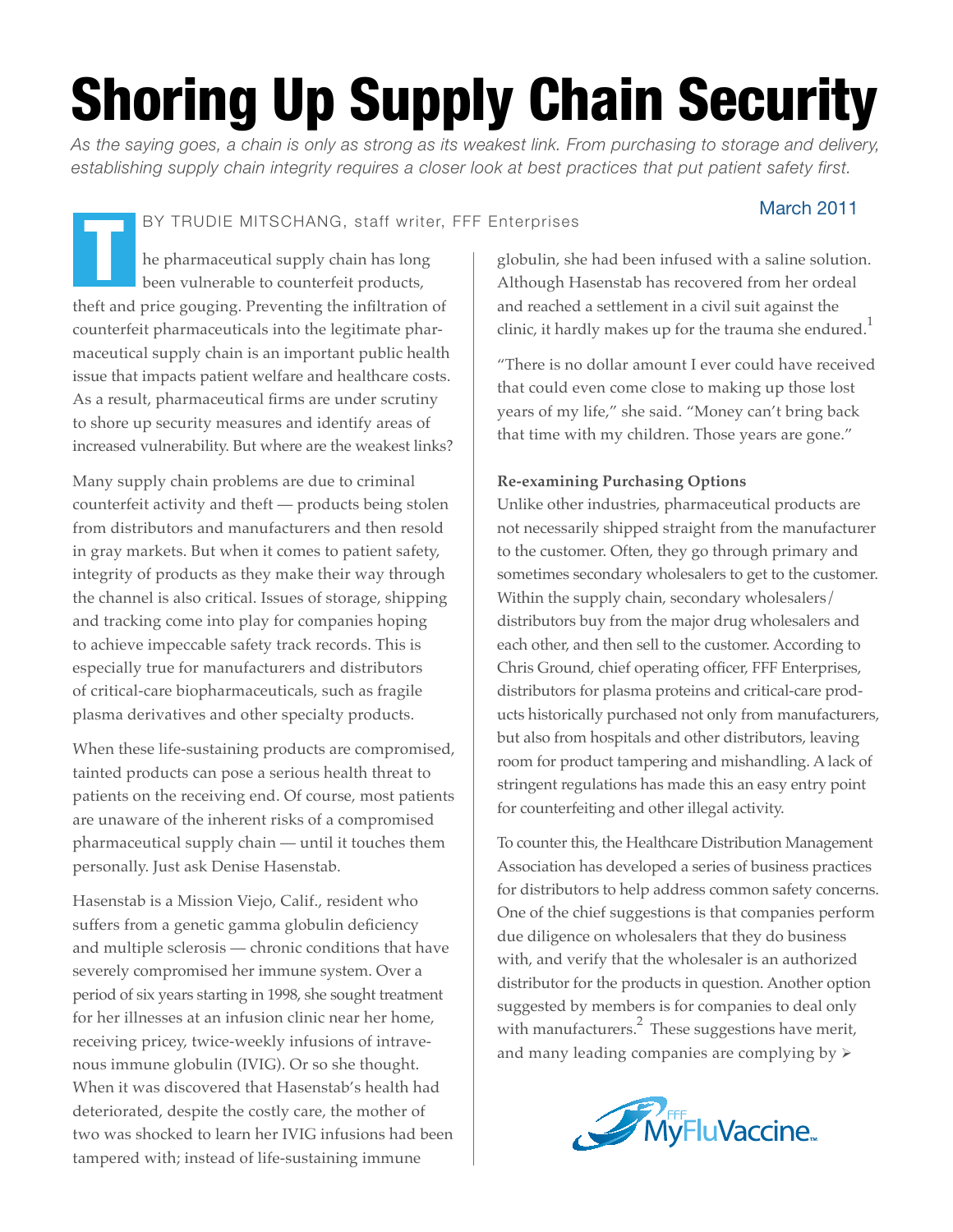making streamlined purchasing decisions. Genetech Inc., for example, currently requires distributors to certify that they will purchase the company's human growth hormone only from Genetech. $^3$  Amgen, Ortho Biotech, Serono, Johnson & Johnson, Pfizer and others have taken similar measures with specific products.

#### **Creating Security, Link by Link**

As the nation's largest distributor of plasma products, vaccines and critical-care biopharmaceuticals, FFF Enterprises is known as a leading voice when it comes to defining the components of supply chain safety. The company has implemented several best practices designed to put patient safety first, even coining the phrase "The Eight Critical Steps to Guaranteed Channel Integrity." The eight steps in FFF's safety protocol are increasingly becoming industry-recognized standards when it comes to moving products securely through the distribution channels.

"Each of the eight steps is critical and dependent on the others to make sure patient safety is not compromised," says Patrick M. Schmidt, founder and chief executive officer of FFF Enterprises, Inc. "It is our hope that these eight steps create a standard for safety that will continue to have a positive influence on the industry as a whole."

Interestingly, the first safeguard listed among FFF's eight recommendations is one also suggested by the Healthcare Distribution Management Association — that companies purchase products only from the manufacturer. Now in its 22nd counterfeit-free year, FFF also has made the key business decision to sell to only certified healthcare providers.

Another critical step that plays an important role in pharmaceutical supply chain safety pertains to storage issues. Many pharmaceutical products are highly sensitive to temperature variations and storage facility conditions, which is why storage and transporting conditions must be tightly controlled using stringent guidelines. Best practices for distribution sites include the use of temperature-controlled warehouses with state-of-the-art monitoring systems and adequate backup generators. Stacking methods also can be modified in storage units to avoid putting pressure on fragile bottles and containers.

Product packaging is another key safety link, an especially important component for frozen or refrigerated products. While this link seems obvious, it is important to distinguish each step to see how one depends on another. Analyzing specific requirements of each product during packaging ensures that integrity is maintained during transit. Quality packaging standards may include insulation between products, gel fillers, and temp tails to indicate whether a product gets too hot or too cold during shipping.

In the pharmaceuticals distribution business, another critical step relates to product allocations to customers, which are naturally based on supply and demand. But in volatile markets, product shortages or inventory overages can create issues for patients and providers. When possible, taking a more interactive approach to allocation based on immediate rather than long-term customer needs can help create balance and minimize distribution disruptions. "Helping healthcare care is about getting products to patients when they need it, while creating a secure supply chain that is resistant to gray market tampering," explains Ground.

Delivery guidelines and methods are also important factors. Extreme weather and storms can — and should — impact shipping methods and protocols. Overnight shipping of critical-care products during times of extreme weather can ensure efficacy is maintained and that products are delivered when and where patients need them most. Another important factor can be the decision to not deliver to unlicensed facilities.

"Our own delivery guidelines are in compliance with the State Board of Pharmacy requirements. The types of products we deliver must only be transported to facilities with a DEA [Drug Enforcement Administration] license, no exceptions," adds Ground.

Verification and tracking comprise the final links in supply chain safety. The ability to verify a product's pedigree and trace exactly where it has been is critical. Companies like FFF use advanced technology to help customers take charge of shipments. FFF's system, called Verified Electronic Pedigree (VEP), allows